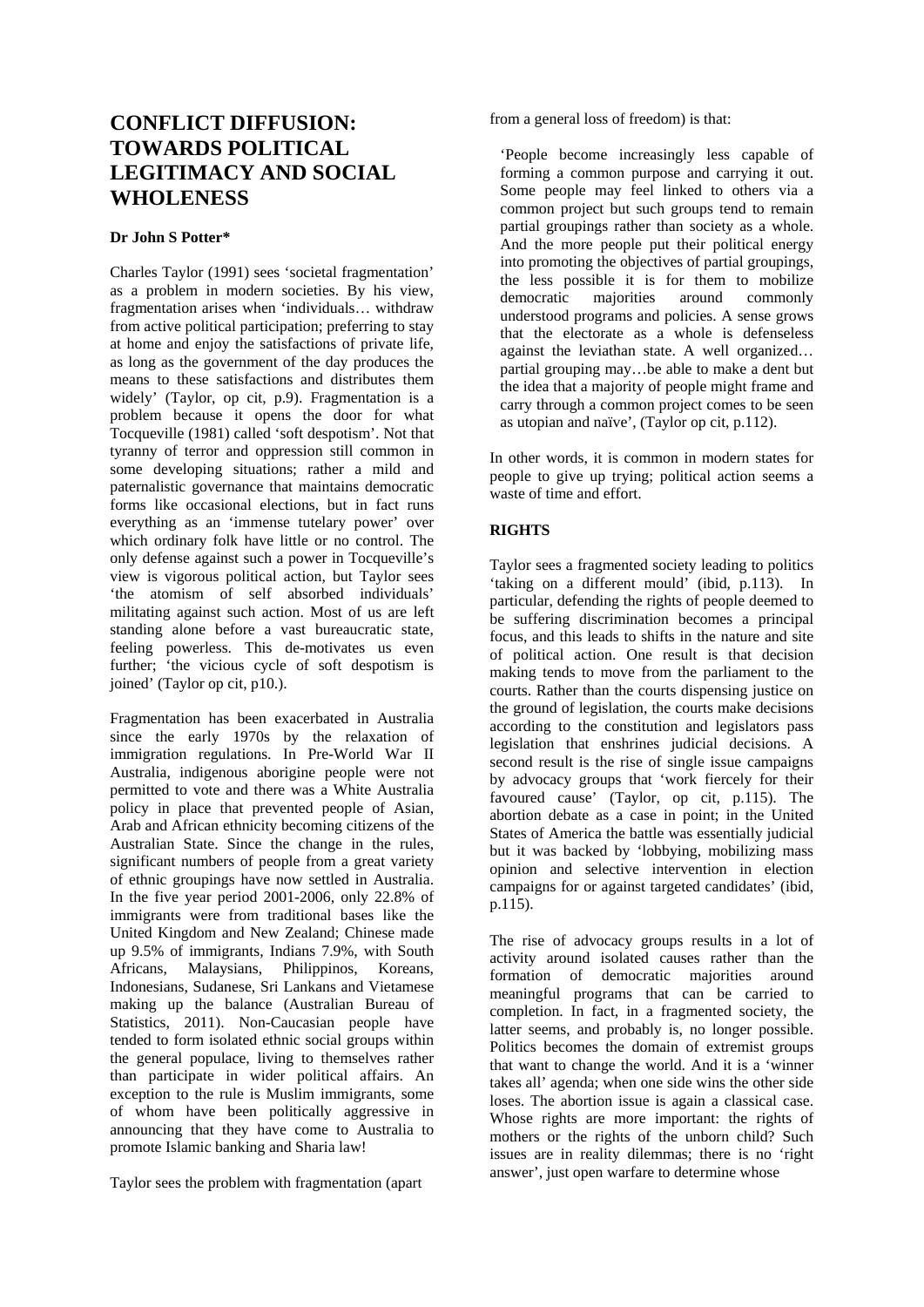position will win the day. The effect of this in reinforcing social fragmentation is evident. In our time, the great bulk of the general citizenry finds it increasingly difficult to identify with a society which has no specific character and unified belief system. National identity has becoming nebulous.

The question remains: Is there any action we can take to restore societal wholeness and get a genuine democracy back on track? Taylor sees the decentralization of governance as one policy initiative that has potential to break down the power of a centralized bureaucracy. But policies aimed at decentralizing governance, 'although compelling and popular in the abstract tends to carry the seeds of their own contradictions' (Weiler 1990). Christopher (2011) has provided a current concrete example.

## **POLITICIANS**

So far we have focused the impact of fragmentation as a malaise experienced by an atomistic populace. Now we must ask how it affects the agency of our elected representatives.

Firstly, the sheer force of political activism has caused political parties to move away from their traditional agendas, in some cases substantially. The Labour Party in Australia is a case in point. Far from being an homogenous reference group<sup>1</sup> sharing common values, the 2011 Labour Party Parliamentary Caucus has a 'left wing' and a 'right wing' and everything in between. Partly this is due to the penetration of pressure groups into the party and partly it is due to the party's attempts to be seen as conformable with what it sees to be dominant public opinion. Policy is in a state of constant flux, the Party's allegiance moves with the public debate. The Party leadership has a full time job achieving a consensual position on just about everything, and this leaves traditional Labour supporters in confusion and disarray. They are unhappy with where their politicians are taking them but unwilling to vote for *the bourgeoisie*.

A second change over the past several decades has been that 'normal governmental matters' like international diplomacy and trade, law and order, public amenities and welfare services are no longer matters that feature strongly in the public debate. Rather, the matters focused in the public arena by politicians working together with the media are the controversial issues: abortion, euthanasia, same sex marriage and the environment. Politicians spend their time treading warily through a political mine field of pressure group interests which they are powerless to control; yet by 'playing the game' they inevitably contribute to the long life of such issues in the public debate.

A third change, which exacerbates the above problems in Australia, is that politicians are no longer people who have spent half a life time demonstrating their competence in the work place. Most Australian parliamentarians these days are career politicians, people who, on completion of a three year political science degree course have attached themselves to a sitting member as a press aid and within a short time gotten themselves nominated for a seat in the parliament. Very few politicians have had any business training let alone run a business successfully, yet they find this no hindrance to taking on the job of managing a national economy. Their argument is that the economy is run by the technocrats in the public service but we, the populace, are not encouraged by such an admission – who are these unelected bureaucrats who are making crucial decisions that massively affect our lives?

## **POLITICAL EXPEDIENCY**

We recognize genius when complexity is reduced to a universal principal and a cacophony of argument is silenced by one precise statement. Newton's F=ma and Einstein's  $e=mc^2$  are cases in point. In his paper on redistributive governance in education, Hans Weiler (op cit) argues that the whole of **political science** may be understood in terms of **legitimacy** and **conflict diffusion**.

The relationship between the two factors can be understood this way: Re-election is a crucial issue for politicians; much of what they do is directed towards ensuring that they retain their seat in the parliament. And they understand that to be reelected they must 'build **legitimacy**', i.e. convince the electorate that they are a person that can be trusted to make the right decisions for our general welfare. And the best way to do this, according to Weiler, 'is to demonstrate competence in **conflict diffusion**'.

For instance, if it is discovered that 17% of Year 7 school students are not competent in basic literacy and numeracy we can be sure that this fact will find its way into the daily press and electronic media. And we can be equally certain that the Minister of Education will be interviewed. The question is: how should an astute politician respond in such a situation? One response would be to become defensive. The Minister may say: "Look, we have hard working teachers and they are doing the best. You have to understand that some students have difficult situations at home that cause them to not do well at school; you cannot expect teachers to compensate for that". If this is the reply, the media can be guaranteed to pursue the story tenaciously, interviewing parents and officers from the Education Department, asking questions about the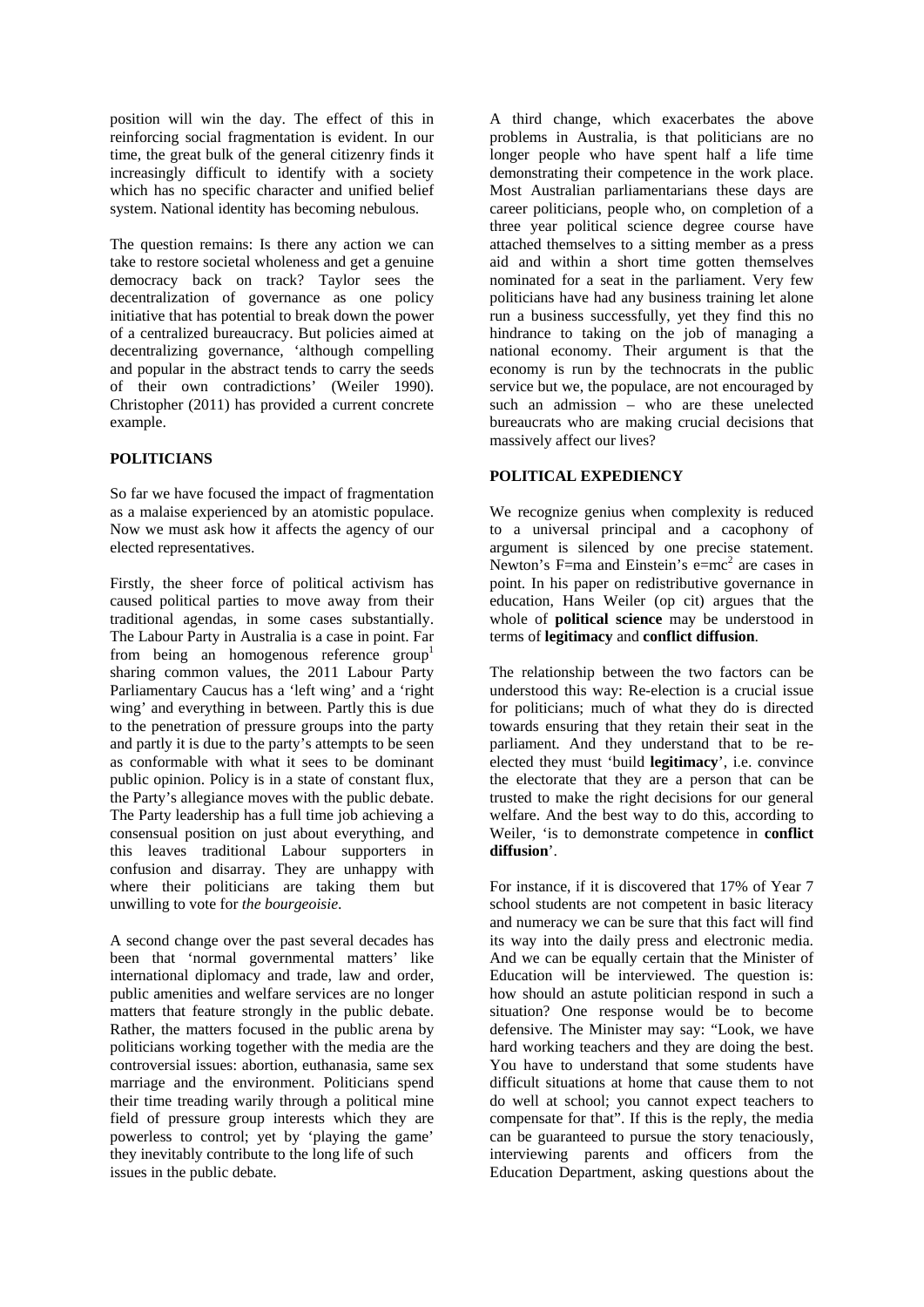curriculum - whether there is a need for special courses for those not doing well, etc. The story will have a long run and the Minister of Education will spend much time addressing it. In particular the Minister will look like someone who has lost control.

Far better it is for the Minister to say, in the first place: "The Government takes this matter very seriously; I share your concerns. This morning I have asked Professor X (a well known and respected person in the community) and several other people (senior education specialists) to conduct an investigation into the matter. I have asked the committee to indicate what steps need to be taken to improve the situation". In the normal course of events the media will lose interest in the matter right there. The committee will meet for eighteen months; they will present their leather bound report to the Minister but by that time the media and the general populace will have long since forgotten the purpose of the investigation. In Weiler's view, a politician who practices this kind of **conflict diffusion** will survive and one who promotes social division by being confrontational will not. Is there empirical evidence for this?

## **"WORK CHOICES"**

John Howard, as leader of the Liberal National Party Coalition, was Prime Minister of Australia from 1996 to 2007. For most of that time he did not have a majority in the Upper House but he was successful in getting a whole range of legislation through the parliament, including a much debated GST, i.e. a Goods and Services Tax, not a General Sales Tax but a heavily disguised  $VAT<sup>2</sup>$ .

In the 2004 election Howard's party won a majority in both houses and Howard decided that his popularity was sufficient for him to introduce a policy that would disadvantage his long time enemy the Trade Union Movement. "Work Choices" legislation empowered employees to contract with employers unilaterally, i.e. without Trade Union involvement or interference, and to put in place work place arrangements that substantially eroded hard won employment conditions that Unions held to be sacrosanct. The Act was clearly confrontational and the strong back lash that occurred was predictable. Howard not only lost the 2007 electorate but his own seat, a "blue ribbon" Liberal seat that he had held for over 30 years.

## **CURRENT ISSUES**

The current Australian Labour Party Government that took power in 2007 has distinguished itself by demonstrating considerable incompetence. Taking its cue from Taylor (op cit), to keep the atomized

electorate happy while it was attending to more important matters like reversing the work place relations law, it introduced a range of hand-out policies: lap top computers for all school children, free ceiling insulation for domestic houses, billions of dollars for school special building programs, etc. Unfortunately, its management of these programs did not match its political good will – the lap top program foundered, several people were electrocuted installing "pink bats" and a number of building contractors in league with State government officials were shown to have drastically overcharged for their services when constructing new school buildings. Prime Minister Kevin Rudd tried desperately to establish himself as a world leader in the Global Warming debate; he took one hundred and forty politicians, public servants and scientific advisers with him to the Copenhagen Conference in late 2009 but was unsuccessful in convincing the rest of the world as to the legitimacy of his case. The sum of these "failures" saw the Labour Party's popularity drop from 66% to a percentage in the low 30s. Rudd's parliamentary colleagues sacked him as leader and installed Julia Gillard as Prime Minster in his stead just before the end of the electoral term. Kevin Rudd's history suggests that the Australian electorate might not be so easily seduced by hand outs as Taylor's analysis might suggest (see above).

In fact, administrative incompetence and extravagant spending (the Government was borrowing \$100 million every day) had alienated a sizeable number of traditional Labour voters from the Labour Party and the 2010 election saw the Party lose considerable ground. When the votes were counted the Liberal/National Coalition had one more seat than Labour in the House of Representatives but Julia Gillard's government survived with support from the first Green Party member to win a seat in the lower house and a small group of Independents. In the Upper House, the number of Green Party Senators had risen sharply due to Labour voters moving sideways to show their general dissatisfaction with what they saw to be Labour acting outside of traditional Labour values. The Greens now held the balance of power in the Senate and had a crucial vote in the Lower House. Julia Gillard's minority government hung by a thread but she survived, for the time being at least, by doing everything she could to maintain Green support.

Now the Green Party in Australia began as an aggressive environmental lobby group. Senator Bob Brown, a Tasmanian and the Green's parliamentary leader made a name for himself in the successful opposition to the Franklin River Dam. But along the way the Greens have picked up many fellow travelers who saw that an alliance with the Greens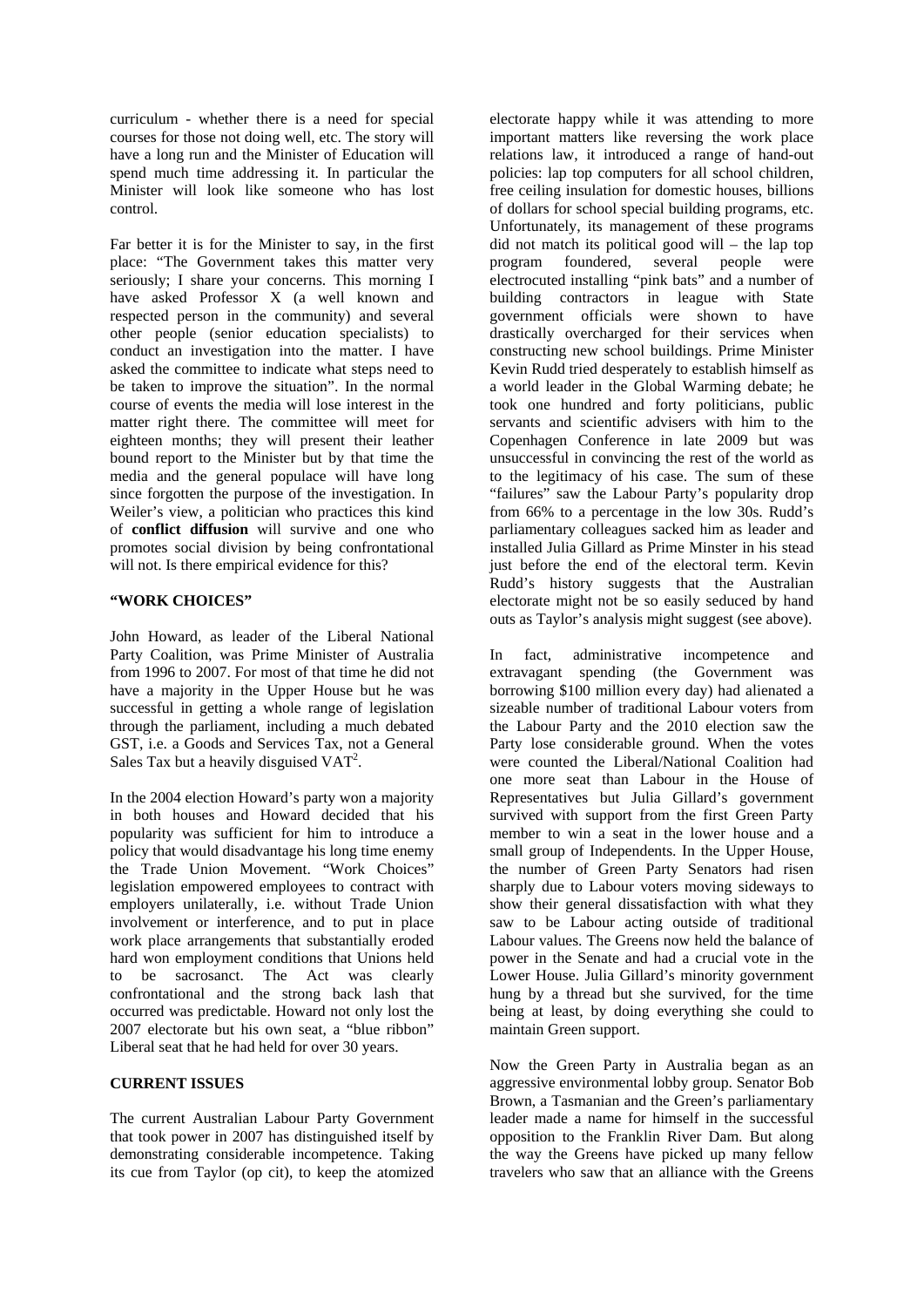gave them an opportunity to push their favoured agendas. The Greens are now the main voice in Australia for social change: abortion on demand, euthanasia, same-sex marriages along with action to reduce the impact of Climate Change.

Before the 2010 election Julia Gillard gave solemn promise that a carbon tax would not be introduced by any government she led; after the election and the dust had settled, Julia Gillard announced that she would be introducing a carbon tax – obviously a condition of the Green support she now desperately needed. To soften the blow, the Labour Party machine worked hard to produce a policy whereby only "the big polluters", especially operators of coal burning power plants, would pay. A tax on fuel for private use would be exempt and householders would receive a hand-out to cover the increased cost of domestic power bills. The back lash was considerable, not only from the Coalition but from science "skeptics" and the great bulk of the population who, while they were unsure that carbon dioxide, a tasteless, ordourless and colourless gas had any effect on climate, they did understood that unilateral action by the Australian Government would drastically disadvantage Australian export businesses, cause job losses in coal mining districts and probably do little or nothing for the environment. The announcement that a tax on carbon emissions would be introduced saw the Government's support, and Julia Gillard's popularity as preferred prime Minister drop to under 30%. The polls were unanimous: if there was an election, Labour would lose by a land slide.

Labour, together with the Greens, has the numbers in the parliament to pass carbon tax legislation; they can seize the opportunity to push their agenda. But, if Weiler's hypothesis is correct, they should understand that by doing so they are creating conflict rather than diffusing it and greatly increasing the risk of an electoral backlash at the next elections. Weiler's position would further argue that Julia Gillard's only survival option would be to take a step backwards and make the following statement:

"The Government believes that action on Climate Change is essential for the on-going welfare of the planet but it is clear that many Australian's do not as yet share this view. We are going to delay the introduction of a carbon tax for the time being and encourage the widest possible debate on the issue at a scientific level and at the policy level. The change to a Green technology is possibly the biggest social change we have every faced and it is important that we all agree and move forward together"

Such a statement would legitimate her as

committed to fairness and social wholeness. Her poll rating could be predicted to rise dramatically.

Regrettably, on the evidence, Julia Gillard and Labour cannot be expected to make such a statement. The Greens would certainly oppose it vigourously because they are bent on radical change which would see all coal burning power stations closed down and 'Tasmania become one huge National Park with predominantly retirees resident in its towns<sup>3</sup>.

#### **CLIMATE CHANGE: RELEVANT POLITICAL ACTION**

In 2008, the eminent sociologist and Labour peer, Anthony Giddens, proposed a number of 'National Responses' to the Challenge of Global Warming. These were published by the London based Policy Network<sup>4</sup> in a Policy Network Paper entitled "The Politics of Climate Change" (Giddens 2008). The stated objective of the paper was 'to think about the challenges of climate change in a specifically political context' (ibid, Preface).

A superficial reading of the document would convey the impression that the author supports the 'green' lobbyist's position but closer examination reveals that it is a masterly project that has the power to diffuse the conflict evident in the Climate debate. For instance, the title is clearly phrased to ensure that Green lobbyists, who argue that 'the science is settled', do not reject the project outright but feel secure enough to "get on board". But the back ground statements put forward a number of propositions for discussion that would encourage Climate deniers that Gidden's project might at last give them a forum in which they will be heard. These statements are of a brilliantly conflict diffusing kind and worth quoting in some detail. (Note the specifically conflict diffusing statements which I have highlighted in italics, and note Gidden's comprehensive inclusion of matters that need to be addressed and resolved):

'*Public discussion of climate change tends to be partial and disparate*. *Loosely connected debates* hinge on: the evidence that climate change is occurring and on estimates of its potential impact; the prospects for agreement on an international economic framework… (like), for instance, carbon trading; futurology surrounding the potential for technological innovation that could solve the problem; and, scenario building that emphasises the necessity for dramatic lifestyle changes. But *the debate is limited in scope and too compartmentalized*. To truly come to terms with the increasingly urgent need for mitigation and adoption requires a broad policy perspective, because the impact of climate change (ideology)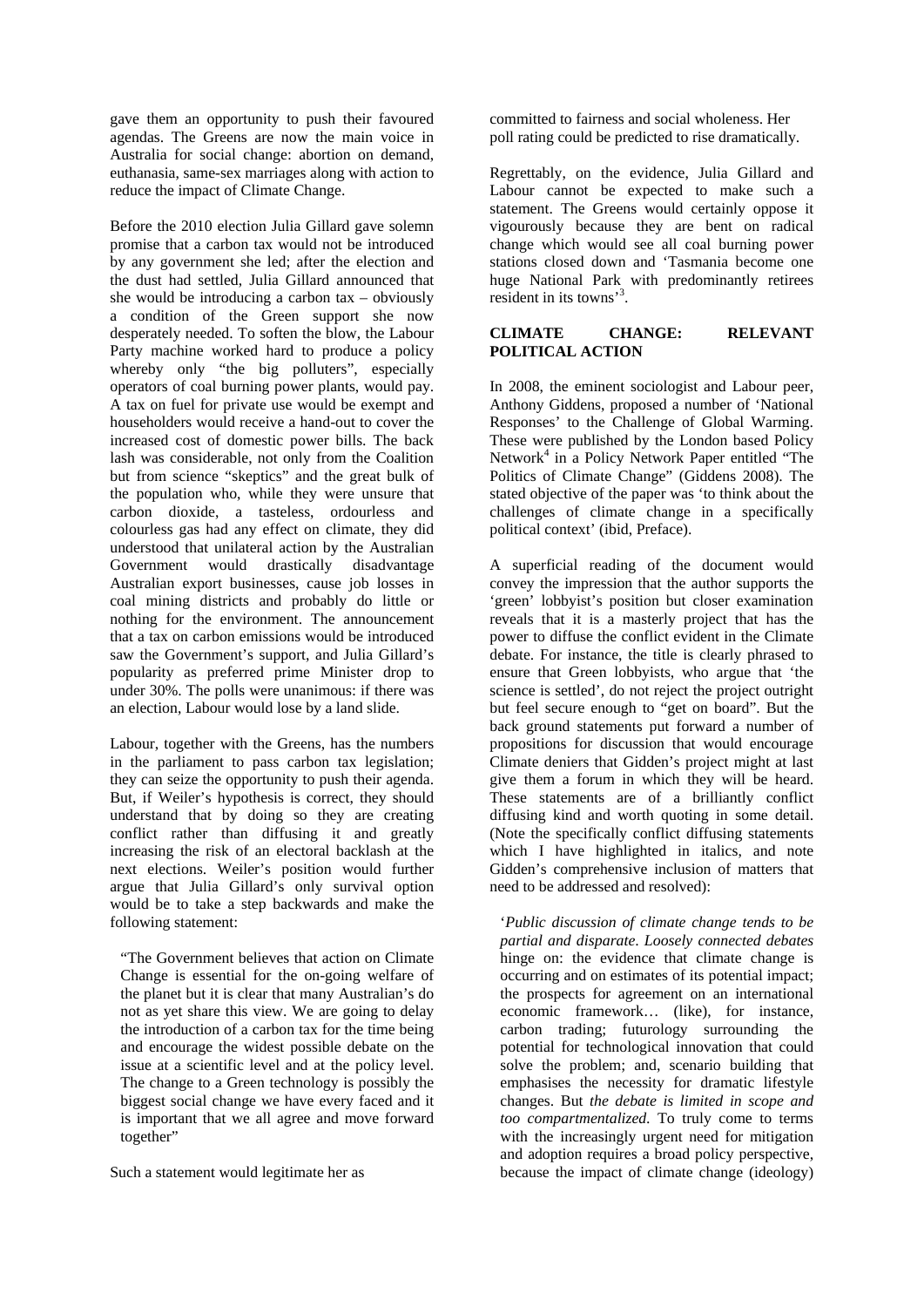challenges every corner of the  $21<sup>st</sup>$  Century state. This (paper) aims to offer an *integrated platform* from which to analyse and respond to the political challenges of climate change' (Giddens, op cit).

The Preface continues its persuasive work by moving subtly from being 'a project' to 'a study' which will address four main political challenges (italics also added for emphasis):

## **1. The Management of Risk**

'The prevailing scientific consensus… is periodically questioned. How in these circumstances can democracies construct a prudent… policy agenda to manage the risks, whilst also *building consensus* around the agenda?'

## **2. A Return to Planning**

Actually Giddens is calling for a re-opening of the discussion but he is again non-confrontational in appearing to accept the climate change position. His purpose here is to make a clear statement as to what the issues for political decision making and governance are, e.g.: 'What new forms of interventionism would be the most expedient; how can the climate change dimension be built into every aspect of public policy; how can marketorientated approaches be balanced with statecentric ones…, carbon pricing, the role of regulation, energy efficiency, transport and land use, the promotion of specific technological innovation by government and lifestyle and behavioural changes?'

## **3. Creating a Political and Public Consensus for Action**

This statement is clear evidence of Gidden's conflict diffusion agenda.

## **4. The Implications of Social Justice**

The question is put: 'The social and economic costs of climate change will be large. How can we ensure that the impact of policies… are received as equitable by key groups in society and do not penalize the less fortunate?' (The reference to 'key groups in society' assures us that Giddens recognises *fragmentation* to be a problem in the modern state).

The body of Gidden's paper deals with the above matters in detail and is worth reading in full if we are seriously interested in adopting a conflict diffusion strategy. Suffice to say, that Giddens demonstrates how a complex and potentially divisive agenda can be managed at the policy level, how consensus may be found and a nation embrace

drastic behavioural changes *in a state of political wholeness*. In Taylor's words: how 'a majority may carry a common project through to a conclusion'.

#### **CAN THIS WORK?**

In 2009 I showed the Giddens' paper to several key climate change deniers. They were not interested at that time; they were convinced that they could 'fight this thing' and win with good scientific argument. Two years later they are beginning to accept the inevitable – unless there is some miraculous intervention, Julia Gillard will get her carbon tax through the Australian parliament and Australia will enter a Dark Age when cheap power will not be available and food will becomes short perhaps desperately short (Potter, 2010).

Julia Gillard will press on with her project because she has to satisfy the Green agenda to stay in power and because she is optimistic in believing that two years will be a long enough time for people to get used to the new economic order, in the same way as they became used to Howard's GST. She is a "self actualiser", hard tasks for her are the opportunity to show how good she is. She forgets or perhaps does not know that 'after self actualisation there is nothing more to live for' (Maslow 1954). And she may find that the Australian public is not as naïve as she might think them and have longer memories than she gives them credit for. According to Weiler, she is in desperate need of a legitimate conflict diffusion strategy. Giddens provides a brilliant "ready made" way forward. It will be a pity if the current Australian Government and the Opposition do not together agree to adopt his project. If they did so the confrontational Greens would be silenced and the Australian State would be helped to regain a unified character and identity.

## **REFERENCES**

Australian Bureau of Statistics (2011): www.abs.gov.au

Christopher, O. (2011): Decentrsalisation and Good Governance in Uganda, Veritas, St Clements University e-Journal

De Tocqueville, A. (1981): De la Démocratie en Amérique, Volume 2, Garnier-Flammarion, Paris.

Giddens, A (2008): The Politics of Climate Change, Policy Netowork London.

Homans, G.C. (1965): The Human Group, Routledge & Kegan Paul

Maslow, A.H. (1954): Motivation and Personality, Harper, New York